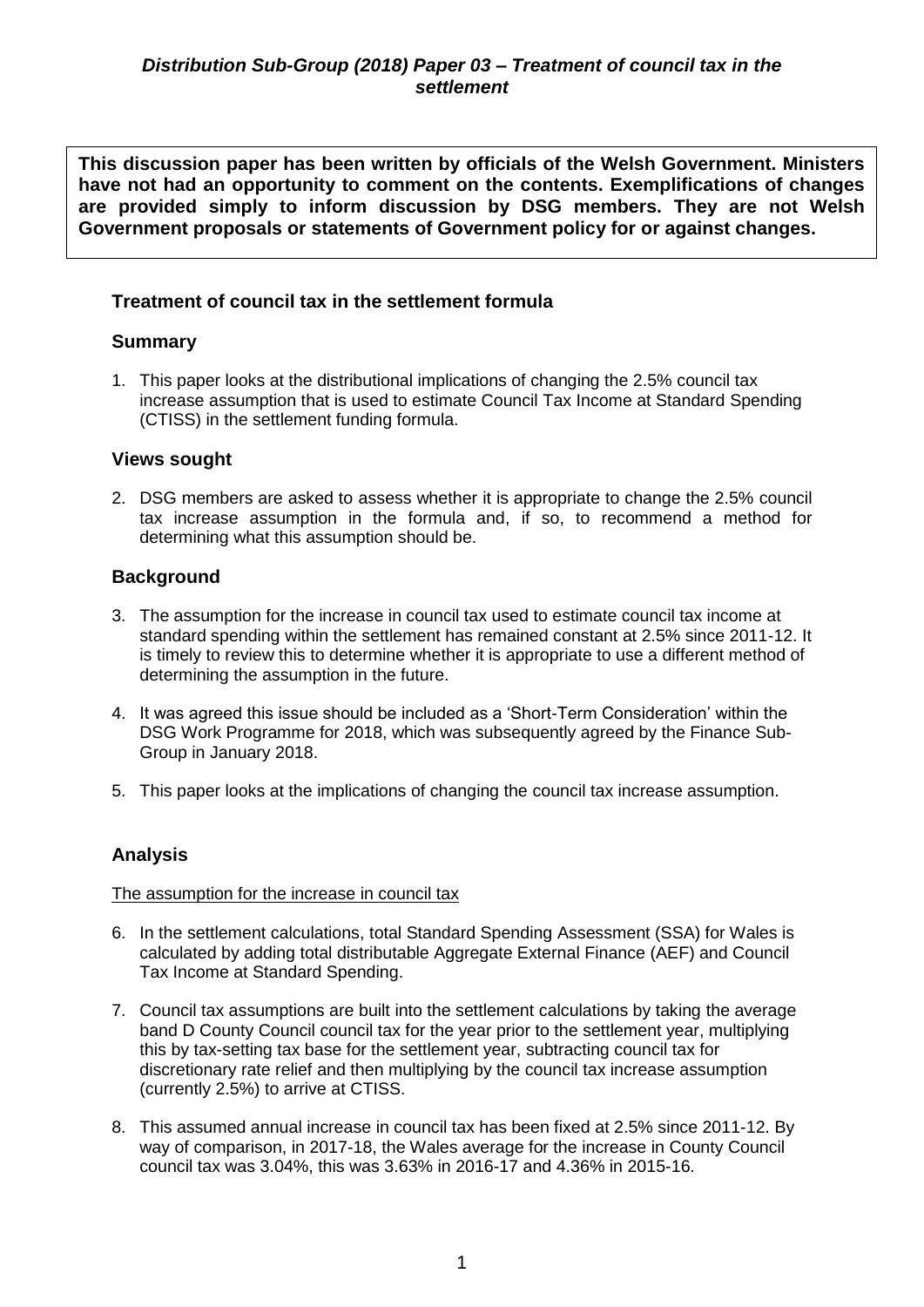#### *Distribution Sub-Group (2018) Paper 03 – Treatment of council tax in the settlement*

9. Table 1 shows the differences in AEF when changing the 2.5% assumption to the Wales average increase in County Council council tax in 2017-18 (3.04%).

|                          | <b>Aggregate External Finance</b> |                   |            |      |  |
|--------------------------|-----------------------------------|-------------------|------------|------|--|
|                          |                                   | 2018-19 AEF       |            |      |  |
|                          | 2018-19 AEF                       | using 3.04%       |            |      |  |
|                          | using $2.5%$                      | assumption (2017- |            |      |  |
| <b>Local Authority</b>   | assumption                        | 18 Wales average) | Difference | Rank |  |
| Isle of Anglesey         | 95,811,835                        | 95,800,609        | $-11,226$  | 14   |  |
| Gwynedd                  | 175, 127, 334                     | 175, 128, 311     | 977        | 12   |  |
| Conwy                    | 153,575,755                       | 153,545,047       | $-30,708$  | 16   |  |
| Denbighshire             | 143, 119, 148                     | 143, 125, 852     | 6,704      | 10   |  |
| Flintshire               | 189, 156, 283                     | 189, 121, 876     | $-34,407$  | 17   |  |
| Wrexham                  | 174,636,390                       | 174,624,686       | $-11,704$  | 15   |  |
| Powys                    | 174,026,422                       | 173,975,644       | $-50,778$  | 19   |  |
| Ceredigion               | 101,250,886                       | 101,240,829       | $-10,057$  | 13   |  |
| Pembrokeshire            | 161,774,256                       | 161,739,808       | $-34,448$  | 18   |  |
| Carmarthenshire          | 259,439,648                       | 259,449,297       | 9,649      | 9    |  |
| Swansea                  | 319,087,205                       | 319,099,147       | 11,942     | 7    |  |
| <b>Neath Port Talbot</b> | 212,340,809                       | 212,395,742       | 54,933     | 3    |  |
| <b>Bridgend</b>          | 191,581,742                       | 191,587,996       | 6,254      | 11   |  |
| The Vale of Glamorgan    | 152,480,479                       | 152,416,375       | $-64, 104$ | 21   |  |
| Rhondda Cynon Taf        | 364, 176, 172                     | 364,301,442       | 125,270    | 1    |  |
| Merthyr Tydfil           | 90,305,039                        | 90,336,873        | 31,834     | 5    |  |
| Caerphilly               | 267,240,454                       | 267,314,108       | 73,654     | 2    |  |
| <b>Blaenau Gwent</b>     | 109,633,201                       | 109,675,038       | 41,837     | 4    |  |
| Torfaen                  | 131,542,711                       | 131,564,398       | 21,687     | 6    |  |
| Monmouthshire            | 93,217,596                        | 93, 133, 043      | $-84,553$  | 22   |  |
| Newport                  | 212,790,074                       | 212,800,825       | 10,751     | 8    |  |
| Cardiff                  | 440,946,781                       | 440,883,274       | $-63,507$  | 20   |  |

#### **Table 1: Changes in 2018-19 AEF when changing the assumption for council tax increase**

- 10. The table shows the four highest monetary increases in AEF were in Rhondda Cynon Taf, Caerphilly, Neath Port Talbot and Blaenau Gwent, and highest decreases in AEF were in Monmouthshire, The Vale of Glamorgan, Cardiff and Powys.
- 11. The higher the assumption for the increase in council tax, the more impact the nonactuals element of the formula will have in determining AEF, meaning less emphasis is placed on actuals. As a result of this, authorities which benefit more from the non-actuals element of the formula than actuals will benefit from an increase in the council tax assumption.
- 12. In determining what the assumption for the increase should be, it may be beneficial for DSG to consider two or three year averages as this would help to prevent large vear on year differences in the assumption.